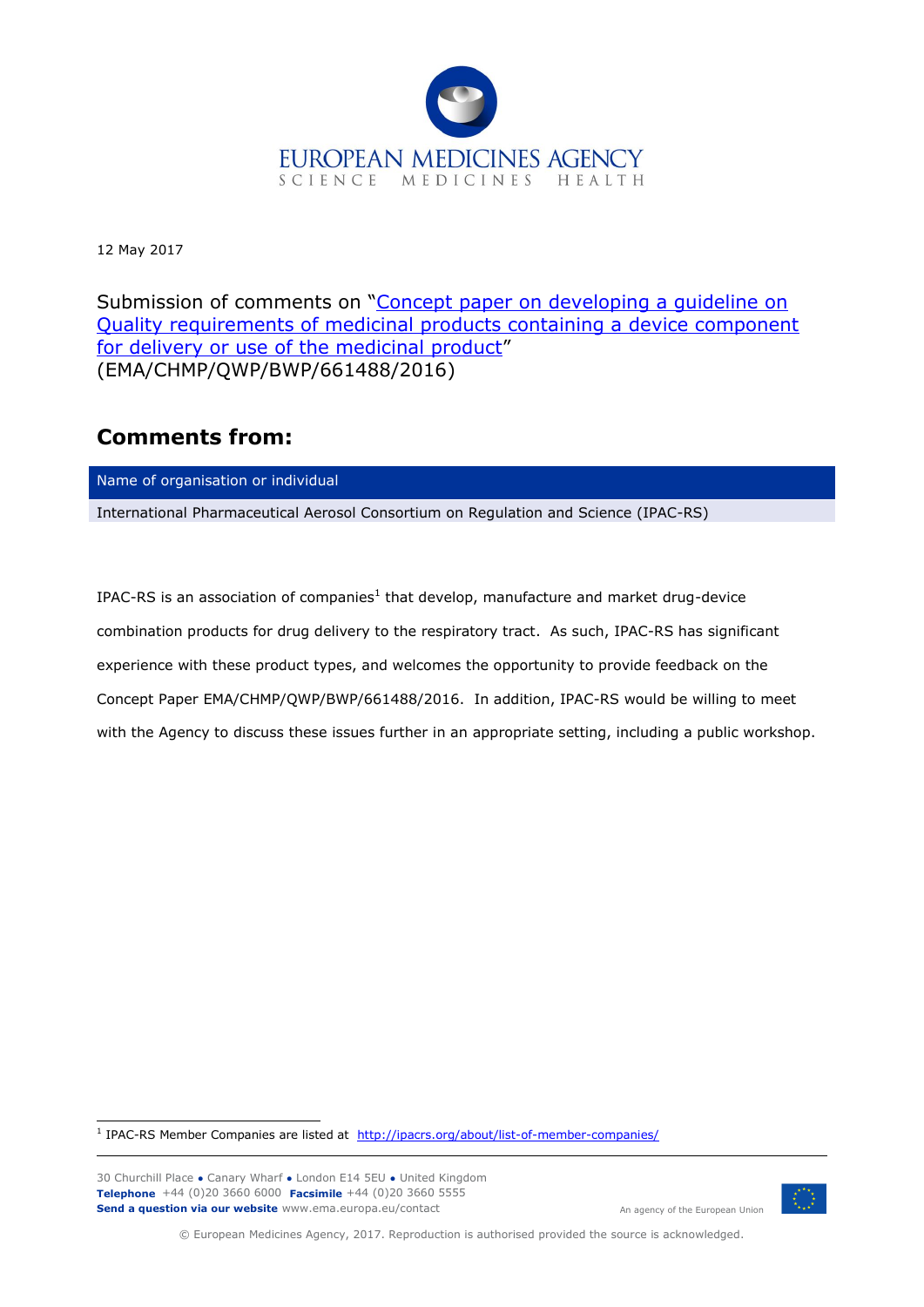## **1. General comments**

| Stakeholder number                 | General comment (if any)                                                                                                                                                                                                                                                                                                                                                                                                                                                                                                                                                                                                                                                                                                                                                                                                                                                                                                                                                                                               | Outcome (if applicable)         |  |
|------------------------------------|------------------------------------------------------------------------------------------------------------------------------------------------------------------------------------------------------------------------------------------------------------------------------------------------------------------------------------------------------------------------------------------------------------------------------------------------------------------------------------------------------------------------------------------------------------------------------------------------------------------------------------------------------------------------------------------------------------------------------------------------------------------------------------------------------------------------------------------------------------------------------------------------------------------------------------------------------------------------------------------------------------------------|---------------------------------|--|
| (To be completed by<br>the Agency) |                                                                                                                                                                                                                                                                                                                                                                                                                                                                                                                                                                                                                                                                                                                                                                                                                                                                                                                                                                                                                        | (To be completed by the Agency) |  |
|                                    | IPAC-RS welcomes the Concept Paper and would be willing to<br>work with the Agency, as appropriate, to discuss the points<br>made in these Comments.<br>IPAC-RS recommends that the future guideline:<br>1. Apply prospectively to new products (not retrospectively<br>to the already-approved products on the market).<br>2. Be aligned with the new Medical Device Regulations<br>$(MDR)$ .<br>a. Of special interest is how this future guideline will<br>handle devices that until recently were not<br>considered devices per the Medical Device Directives<br>(such as certain components of an inhalation<br>delivery system) but may be viewed as devices per<br>the new MDR.<br>3. Discuss different device classes that might be used in a<br>drug-device combination (DDC) product, with examples.<br>a. Include in the consideration various digital<br>components and e-connected products.<br>b. Explicitly include add-on devices, such as spacers<br>and holding chambers, which are commonly (albeit |                                 |  |
|                                    |                                                                                                                                                                                                                                                                                                                                                                                                                                                                                                                                                                                                                                                                                                                                                                                                                                                                                                                                                                                                                        |                                 |  |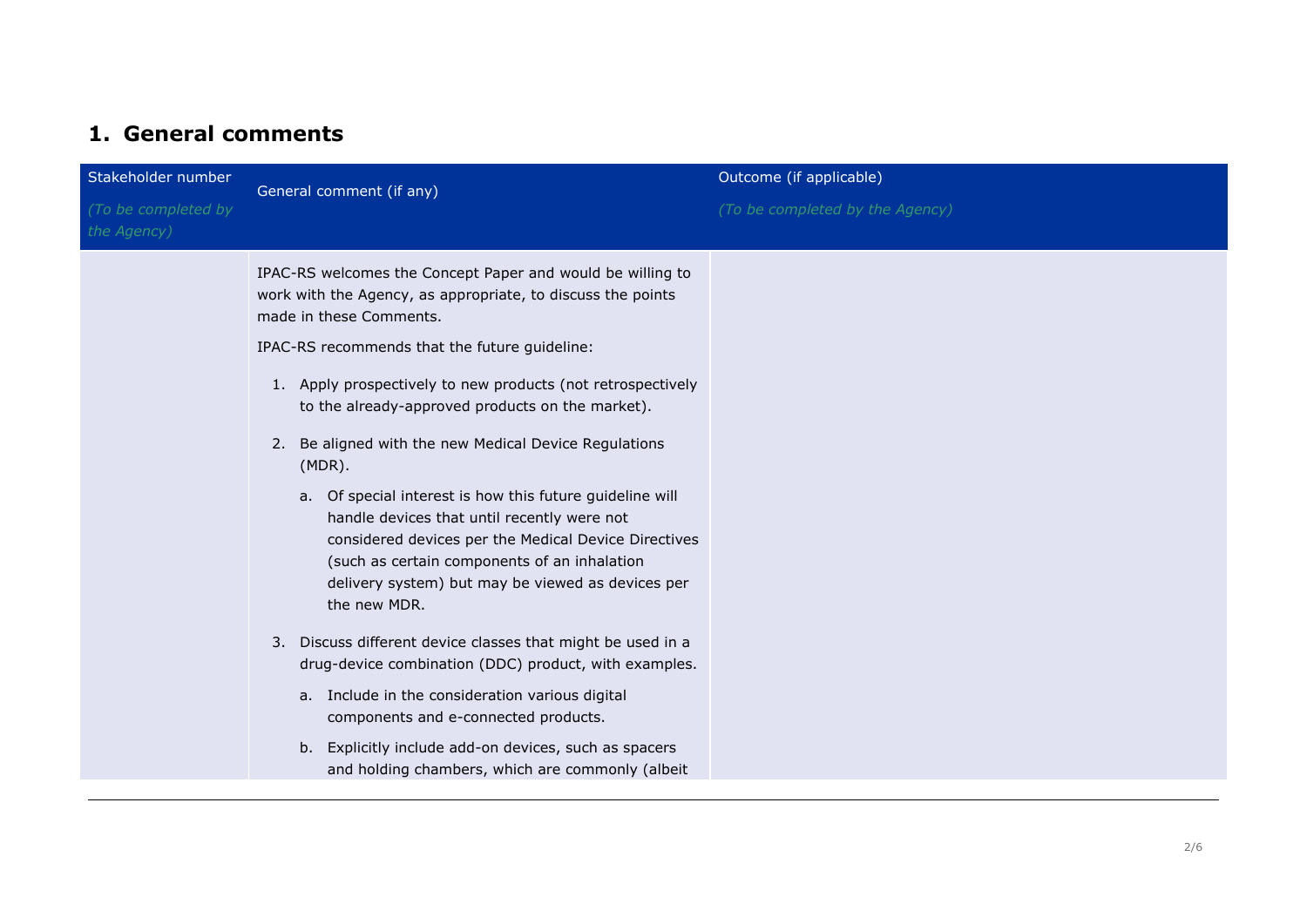| Stakeholder number                 | General comment (if any)                                                                                                                                                                                                                                                                                                                                                                                                                                                                                                                                                                                                                                                                                                                                                                                                                                                                                                                                                                                                                                                                                                                                                                                                        | Outcome (if applicable)         |  |
|------------------------------------|---------------------------------------------------------------------------------------------------------------------------------------------------------------------------------------------------------------------------------------------------------------------------------------------------------------------------------------------------------------------------------------------------------------------------------------------------------------------------------------------------------------------------------------------------------------------------------------------------------------------------------------------------------------------------------------------------------------------------------------------------------------------------------------------------------------------------------------------------------------------------------------------------------------------------------------------------------------------------------------------------------------------------------------------------------------------------------------------------------------------------------------------------------------------------------------------------------------------------------|---------------------------------|--|
| (To be completed by<br>the Agency) |                                                                                                                                                                                                                                                                                                                                                                                                                                                                                                                                                                                                                                                                                                                                                                                                                                                                                                                                                                                                                                                                                                                                                                                                                                 | (To be completed by the Agency) |  |
|                                    | not always) used for delivery of medicines from<br>pressurized metered dose inhalers (pMDIs). Such<br>inclusion would help ensure consistency of<br>requirements and assessments.<br>4. Establish a clear definition for DDC products so that all<br>interested parties, including industry and regulators,<br>understand where the boundaries between different<br>product types lie. Sub-categories of DDC products<br>should also be taken into account where appropriate.<br>Ideally, this guideline would address all classes of DDC<br>products.<br>5. Be aligned with existing European guidelines, e.g., for<br>orally inhaled products (OIPs), which is a type of DDC<br>products.<br>6. Be aligned with existing international consensus<br>standards (e.g., from ISO), especially with regard to<br>definitions, terminology, and risk-based approaches.<br>ISO has a number of standards for drug delivery<br>systems and devices that may be used as part of a DDC.<br>7. To the extent possible, be harmonized with the<br>numerous US FDA guidances for DDC products (incl.<br>OIPs), and with the US Quality Systems regulations,<br>since global companies have to comply with every<br>region's requirements. |                                 |  |
|                                    |                                                                                                                                                                                                                                                                                                                                                                                                                                                                                                                                                                                                                                                                                                                                                                                                                                                                                                                                                                                                                                                                                                                                                                                                                                 |                                 |  |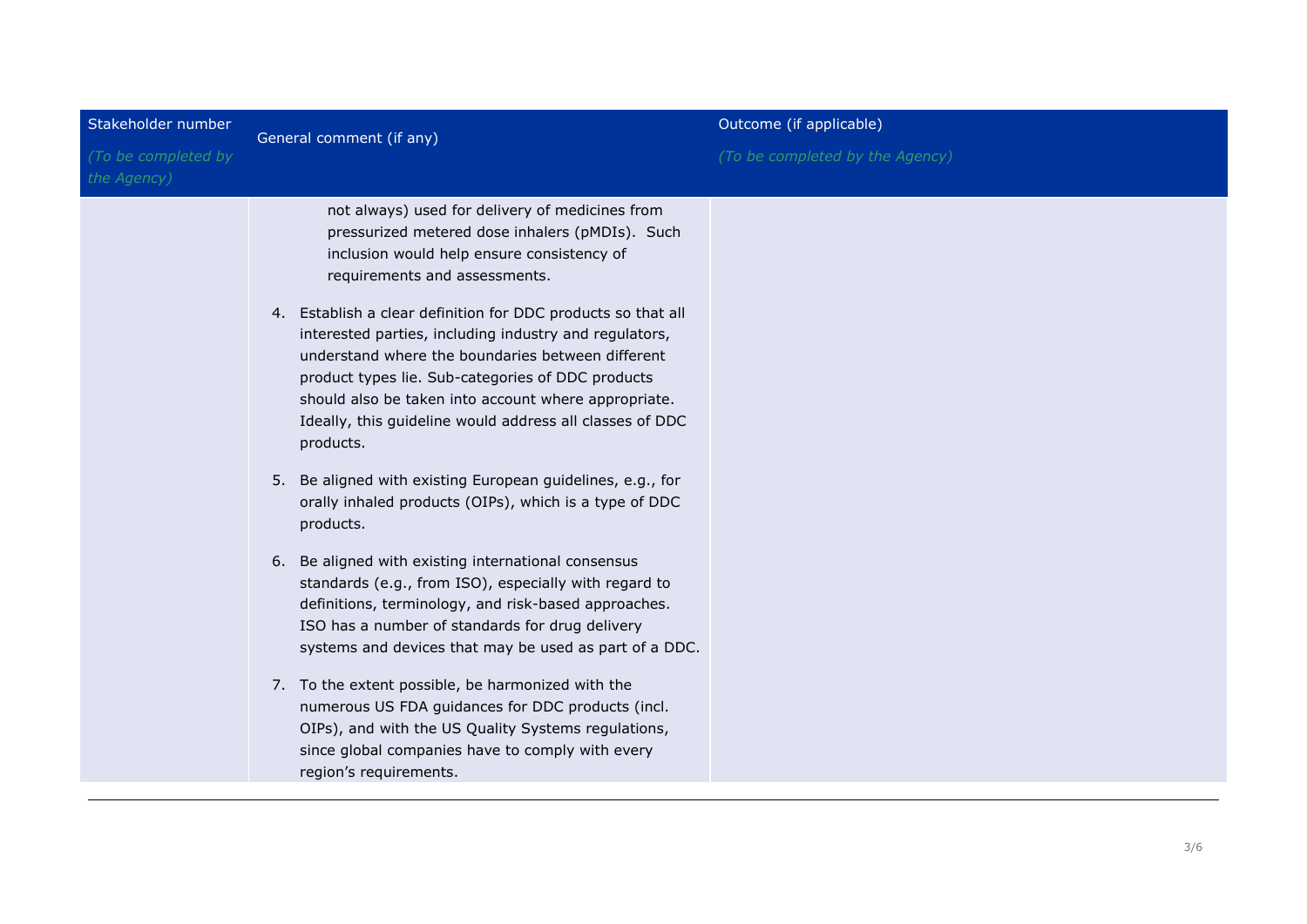## **2. Specific comments on text**

| Line number(s) of                       | Stakeholder number                 | Comment and rationale; proposed changes                                                                                                                                                                                                                                                                                                                                                                                                                                                                                                                                                                                                                                                                                                                                                                                                                                                                         | Outcome                         |
|-----------------------------------------|------------------------------------|-----------------------------------------------------------------------------------------------------------------------------------------------------------------------------------------------------------------------------------------------------------------------------------------------------------------------------------------------------------------------------------------------------------------------------------------------------------------------------------------------------------------------------------------------------------------------------------------------------------------------------------------------------------------------------------------------------------------------------------------------------------------------------------------------------------------------------------------------------------------------------------------------------------------|---------------------------------|
| the relevant text<br>(e.g. Lines 20-23) | (To be completed by<br>the Agency) | (If changes to the wording are suggested, they should be<br>highlighted using 'track changes')                                                                                                                                                                                                                                                                                                                                                                                                                                                                                                                                                                                                                                                                                                                                                                                                                  | (To be completed by the Agency) |
| $47 - 50$                               |                                    | Comment: The sentence states "for CE marked medical devices<br>provided separately but sometimes co-packagedNotified Body<br>may not fully take into account the characteristics of the specific<br>medicinal product that the device is to be used with".<br>This sentence is contrary to the Essential requirements Checklist<br>that specifically states that medical devices should be tested with<br>the intended medicinal products. Examples should be provided<br>for cases where there are exceptions from either the Medicinal<br>Products Directive or Medical Devices Directive.<br>Proposed change: Please provide examples. Also stress that<br>Notified Bodies and Competent Authorities should work closer<br>together to ensure that the two components of a DDC (device<br>and medicinal product) are not considered as two separate<br>entities but as two components forming a DDC product. |                                 |
| 54-58                                   |                                    | Comment: Re the statement: "In contrast, in situations where<br>the device and the medicinal product form a single integral<br>product which is intended exclusively for use in the given<br>combination and which is not reusable, the medical device is not<br>assessed by a Notified Body and assessment of all of the above<br>aspects, including compliance with Annex 1 to the MDD, is<br>conducted as part of the assessment of the application for<br>marketing authorisation."                                                                                                                                                                                                                                                                                                                                                                                                                         |                                 |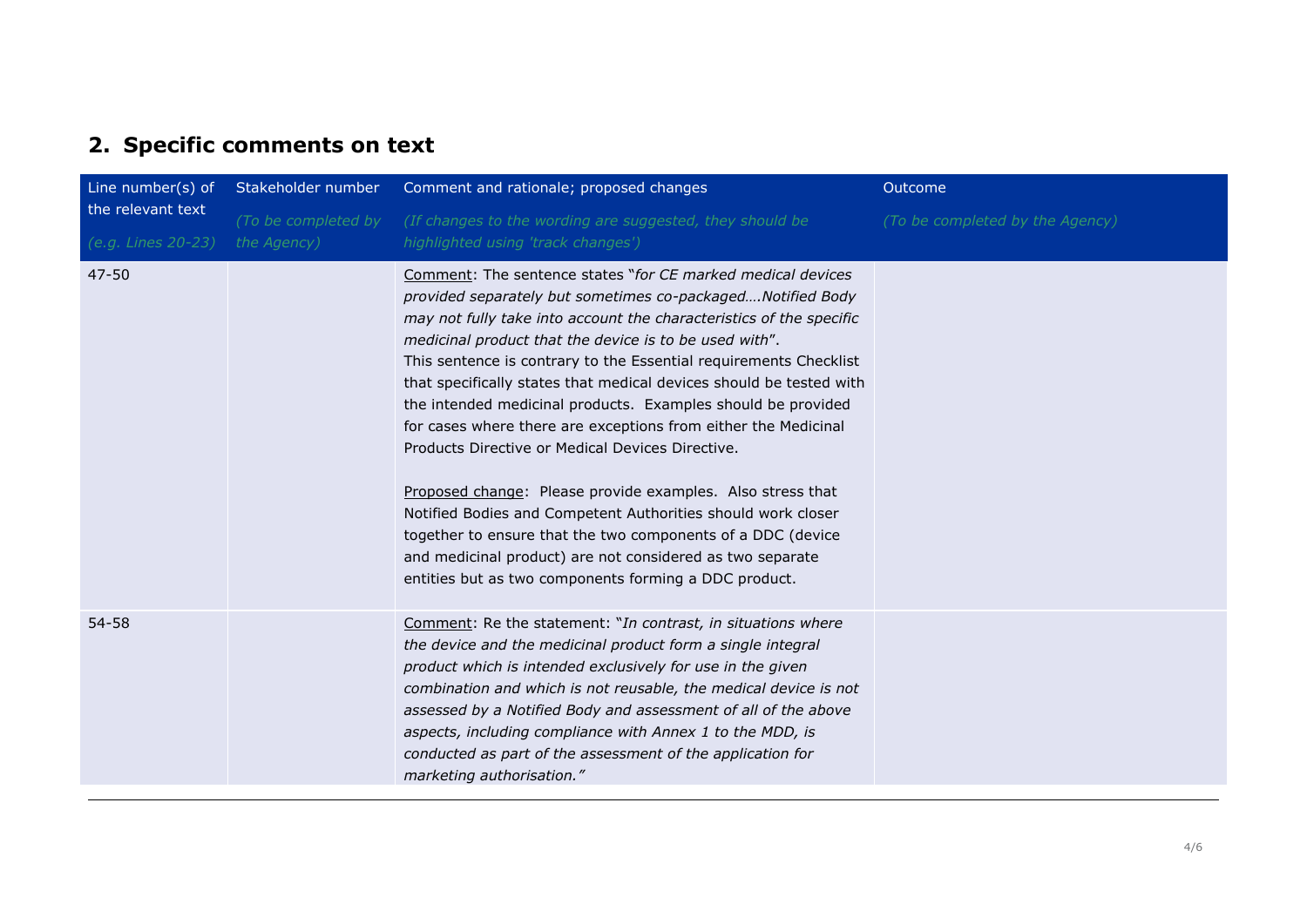| Line number(s) of  | Stakeholder number  | Comment and rationale; proposed changes                                                                                                                                                                                                                                                                                                                                                                                                                                  | Outcome                         |
|--------------------|---------------------|--------------------------------------------------------------------------------------------------------------------------------------------------------------------------------------------------------------------------------------------------------------------------------------------------------------------------------------------------------------------------------------------------------------------------------------------------------------------------|---------------------------------|
| the relevant text  | (To be completed by | (If changes to the wording are suggested, they should be                                                                                                                                                                                                                                                                                                                                                                                                                 | (To be completed by the Agency) |
| (e.g. Lines 20-23) | the Agency)         | highlighted using 'track changes')                                                                                                                                                                                                                                                                                                                                                                                                                                       |                                 |
|                    |                     | This statement is appropriate, but it needs to be implemented in<br>practice more consistently. Some of the IPAC-RS member<br>companies encountered the opposite advice; e.g., when seeking<br>scientific advice at the pan-EU level relating to a DDC, the verbal<br>response from regulators indicated a requirement of a CE mark<br>and an NB assessment prior to submission of the MAA for the<br>DDC.<br>Proposed change: Notified Bodies and Competent Authorities |                                 |
|                    |                     | need to have clear mechanisms for aligning their interpretation<br>and implementation of the guideline.                                                                                                                                                                                                                                                                                                                                                                  |                                 |
| $57 - 58$          |                     | Comment: Re the statement: "compliance with Annex 1 to the<br>MDD, is conducted as part of the assessment of the application<br>for marketing authorisation".<br>Typical assessment is done in terms of compatibility and clinical<br>performance. Ideally, this should be mandated for all<br>applications and made a requirement.                                                                                                                                      |                                 |
|                    |                     | Proposed change: Clearly state that such assessment is required<br>for all DDC applications.                                                                                                                                                                                                                                                                                                                                                                             |                                 |
| 76-78              |                     | Comment: Re the statement "The guidance will not specifically<br>address issues related to integral device as part of combined<br>advanced therapy medicinal products (cATMPs as per Regulation<br>(EC) No 1394/2007) but it is expected that the same principles                                                                                                                                                                                                        |                                 |